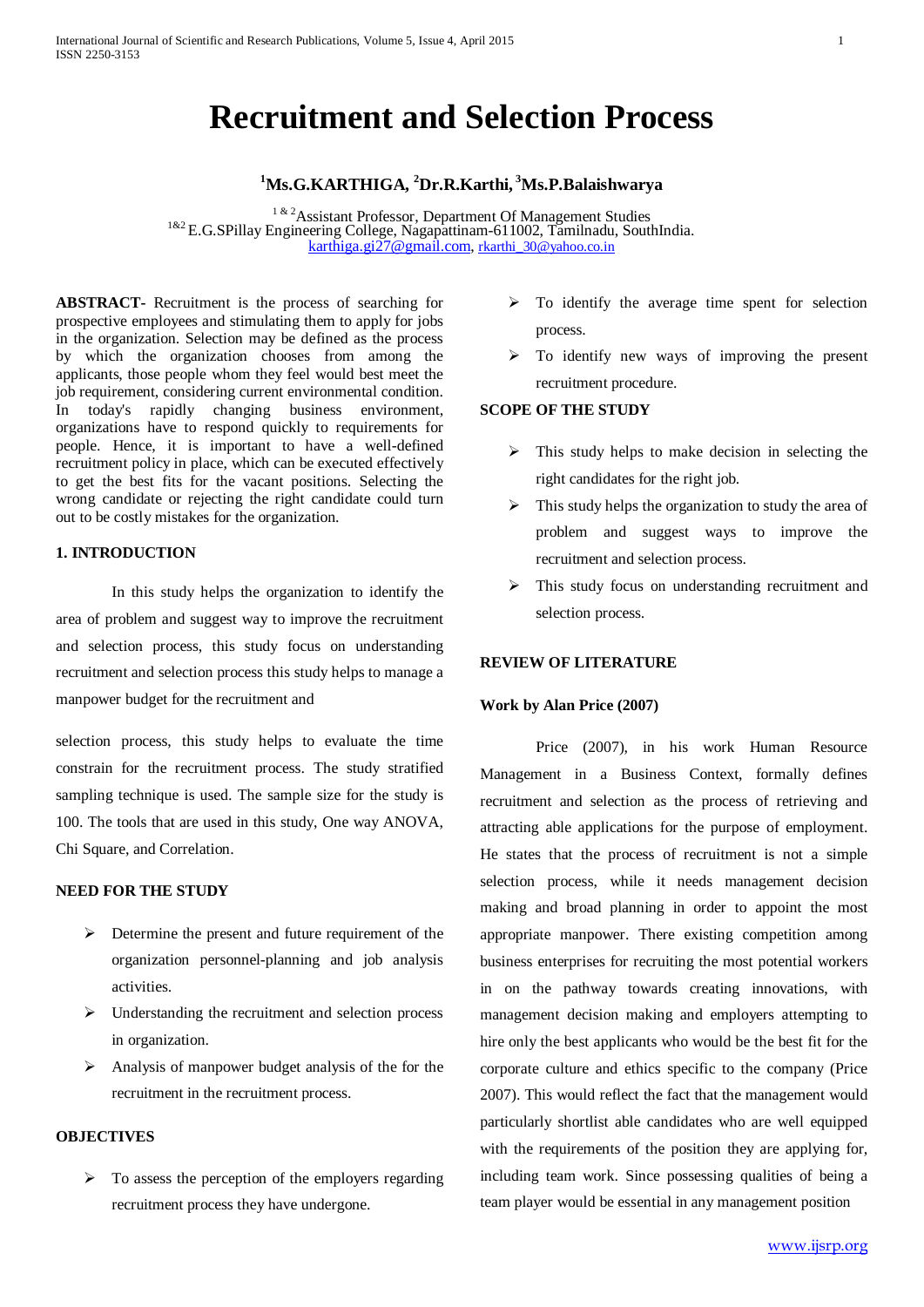**Work by Silzer et al (2010):** However, the process of recruitment does not cease with application of candidature and selection of the appropriate candidates, but involves sustaining and retaining the employees that are selected, as stated by Silzer et al. (2010).

Work of Silzer et al. (2010) was largely concerned with Talent management, and through their work they were successful in resolving issues like whether or not talent is something one can be born with or is it something that can be acquired through development. According to Silzer et al (2010), that was a core challenge in designing talent systems, facing the organization and among the senior management. The only solution to resolve the concern of attaining efficient talent management was by adopting fully-executable recruitment techniques. Regardless of a well-drawn practical plan on recruitment and selection as well as involvement of highly qualified management team, companies following recruitment processes may face significant obstacles in implementation. As such, theories of HRM can give insights in the most effective approaches to recruitment even though companies will have to employ their in house management skills for applying generic theories across particular organizational contexts. Word conducted by Silzer et al (2010) described that the primary objective of successful talent strategies is to create both a case as well as a blueprint for developing the talent strategies within a dynamic and highly intensive economy wherein acquisition, deployment and preservation of human capital-talent that matter,, shapes the competitive advantages and success of many companies.

#### **RESEARCH METHODOLOGIES**

Research is the decision regarding what, where, when, how much, by what means concerning an inquiry or a research study constitute a research design. It can be defined as the arrangement of condition for collection and analysis of data in a manner that aims to combine the relevant to the research purpose to the economy procedure. Research is needed because it facilitate the smooth sailing of the various research operations, thereby making research as efficient as possible yielding maximal information with minimal expenditure of effort, time and money. In fact, research design has a great bearing on the reliability of the results arrived at end as such constitutes the firm foundation of the entire edifice of the

research work. There are two types of data. **Primary data** are those which are collected afresh and for the first time and thus happen to be original in character. **Secondary data** on the other hand, are those which have already been collected by someone else and which have already being passed through the statistical process. The methods of collecting primary and secondary data differ since; primary data are to be originally collected, while in the case of secondary data, the nature of data collection work is merely that of compilation. A questionnaire is sent to the persons concerned with the request to answer the question and return the questionnaire. The questionnaire is mail to respondents who are expected to read and understand the questions and write down the reply in the space lent for the purpose in the questionnaire itself. The respondents have to answer the questions on their own. The sample size for the study is  $= 100$ 

#### **DATA ANALYSIS AND INTERPRETATION**

## **Table representing Relationship between Gender and through what source are you recruited**

#### **Hypothesis:**

 $H<sub>0</sub>$  – there is no relationship between gender and through what source are you recruited.

 $H_1$ - there is relationship between gender and through what source are you recruited.

Gender \* through what source you are recruited.

#### Cross tabulation

|            |            | through what source you are recruited |         |                       |                  |        |       |
|------------|------------|---------------------------------------|---------|-----------------------|------------------|--------|-------|
|            |            | consult                               | job     | campu<br>s<br>intervi | casual<br>applic |        |       |
|            |            | ants                                  | portals | ew                    | ant              | others | Total |
| Gen<br>der | mal<br>e   | 15                                    | 16      | 4                     | 20               | 3      | 58    |
|            | Fem<br>ale | 4                                     | 5       | 5                     | 21               | 7      | 42    |
| Total      |            | 19                                    | 21      | 9                     | 41               | 10     | 100   |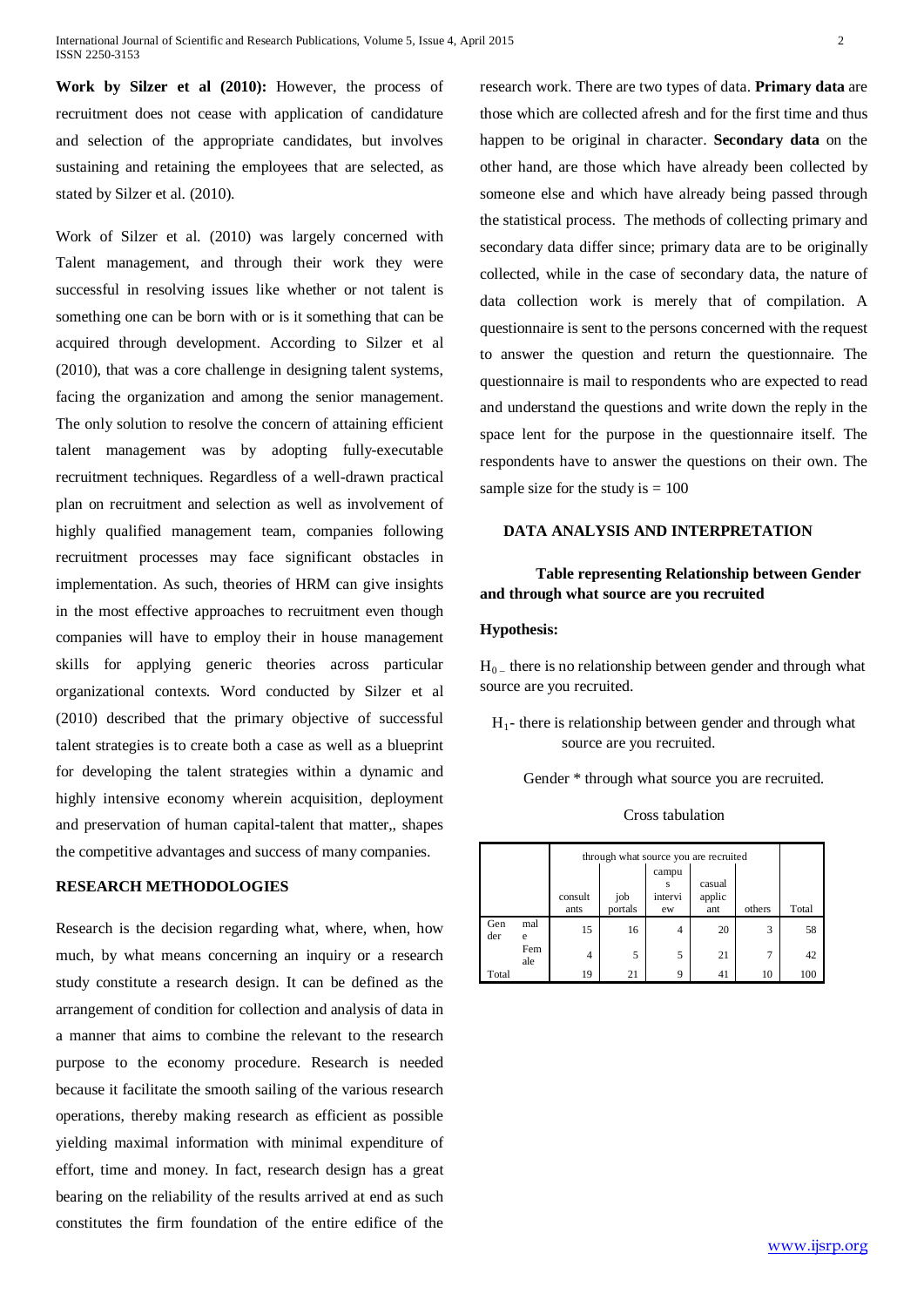## Gender \* through what source you are recruited .

| Cross tabulation |  |  |
|------------------|--|--|
|------------------|--|--|

|                                 | Value      | df | Asymp. Sig.<br>(2-sided) |
|---------------------------------|------------|----|--------------------------|
| Pearson Chi-Square              | $11.603^a$ |    | .021                     |
| Likelihood Ratio                | 12.053     |    | .017                     |
| Linear-by-Linear<br>Association | 10.225     |    | .001                     |
| N of Valid Cases                | 100        |    |                          |

**Chi-Square Tests**

2 cells (20.0%) have expected count less than 5. The a. minimum expected count is 3.78.

## **INFERENCE:**

For the Chi square value11.603 with degree of freedom 4 the significance value is.021 which is less than .05. So we may reject the null hypothesis and accept the alternate hypothesis. It means that there is a significant association between gender and the source of recruitment.

**Similarly the result of various chi-square tests tabulated is below:**

|  | <b>Chi-square Tests</b> |  |
|--|-------------------------|--|
|--|-------------------------|--|

| <b>Pearson</b><br>chi square              | <b>Value</b> | Df | Asymp.<br>$Sig. (2 -$<br>sided) | <b>Inference</b>       |
|-------------------------------------------|--------------|----|---------------------------------|------------------------|
| Age*<br>sources of<br>recruitment         | 24.519       | 12 | 0.017                           | Relationship<br>exists |
| Age*<br>innovative<br>techniques          | 19.985       | 9  | 0.018                           | Relationship<br>exists |
| Age*<br>aware of                          | 20.757       | 9  | 0.014                           | Relationship           |
| the<br>company<br>policies                | 32.721       | 18 | 0.018                           | exists                 |
| Age*<br>technical<br>skill<br>recruitment | 17.418       | 9  | 0.043                           | Relationship<br>exists |
| Are* good<br>intellectual<br>potential    |              |    |                                 | Relationship<br>exists |

|       |            | through what source you are recruited |                  |          |          |                |     |  |  |  |  |
|-------|------------|---------------------------------------|------------------|----------|----------|----------------|-----|--|--|--|--|
|       |            |                                       | casual<br>campus |          |          |                |     |  |  |  |  |
|       |            | Consulta                              | job              | intervie | applican |                |     |  |  |  |  |
|       |            | portals<br>others<br>nt<br>W<br>t     |                  |          |          |                |     |  |  |  |  |
| gend  | Male       | 15                                    | 16               | 4        | 20       | 3              | 58  |  |  |  |  |
| er    | femal<br>e | $\overline{4}$                        | 5                | 5        | 21       | $\overline{7}$ | 42  |  |  |  |  |
| Total |            | 19                                    | 21               | 9        | 41       | 10             | 100 |  |  |  |  |

|                                        | <b>ANOVA</b> |  |
|----------------------------------------|--------------|--|
| through what sources you are recruited |              |  |
|                                        |              |  |

|                          | Sum of<br><b>Squares</b> | df | Mean<br>Square | F     | Sig. |
|--------------------------|--------------------------|----|----------------|-------|------|
| <b>Between</b><br>Groups | 18.38                    | 1  | 18.38          | 11.28 | 0.0  |
| Within<br>Groups         | 159.58                   | 9  | 1.62           |       |      |
| Total                    | 177.96                   | 9  |                |       |      |

#### INFERENCE:

The result shows F static (1,98) is 11.288, with  $p <$ 0.001.Since the p value is less than 0.05, the Null Hypothesis  $(H_0)$  is rejected and the alternative hypothesis  $(H_1)$  is accepted. So it may be inferred that there is a significant difference in the opinion of employees about the source of recruitment based on gender.

Similarly the result of various one way ANOVA analyses is tabulate below:

ANOVA

| <b>Between</b><br>groups                                      | Sum<br>of<br>square | Df | Mean<br>square | $\mathbf{F}$ | Sig.  | Inference                             |
|---------------------------------------------------------------|---------------------|----|----------------|--------------|-------|---------------------------------------|
| Employee<br>year of<br>experience*<br>interview<br>panel      | 5.757               | 3  | 1.919          | 5.227        | 0.002 | Significant<br>Relationship<br>exists |
| Employee<br>year of<br>experience*<br>innovative<br>technique | 7.029               | 3  | 2.343          | 5.034        | 0.003 | Significant<br>Relationship<br>exists |